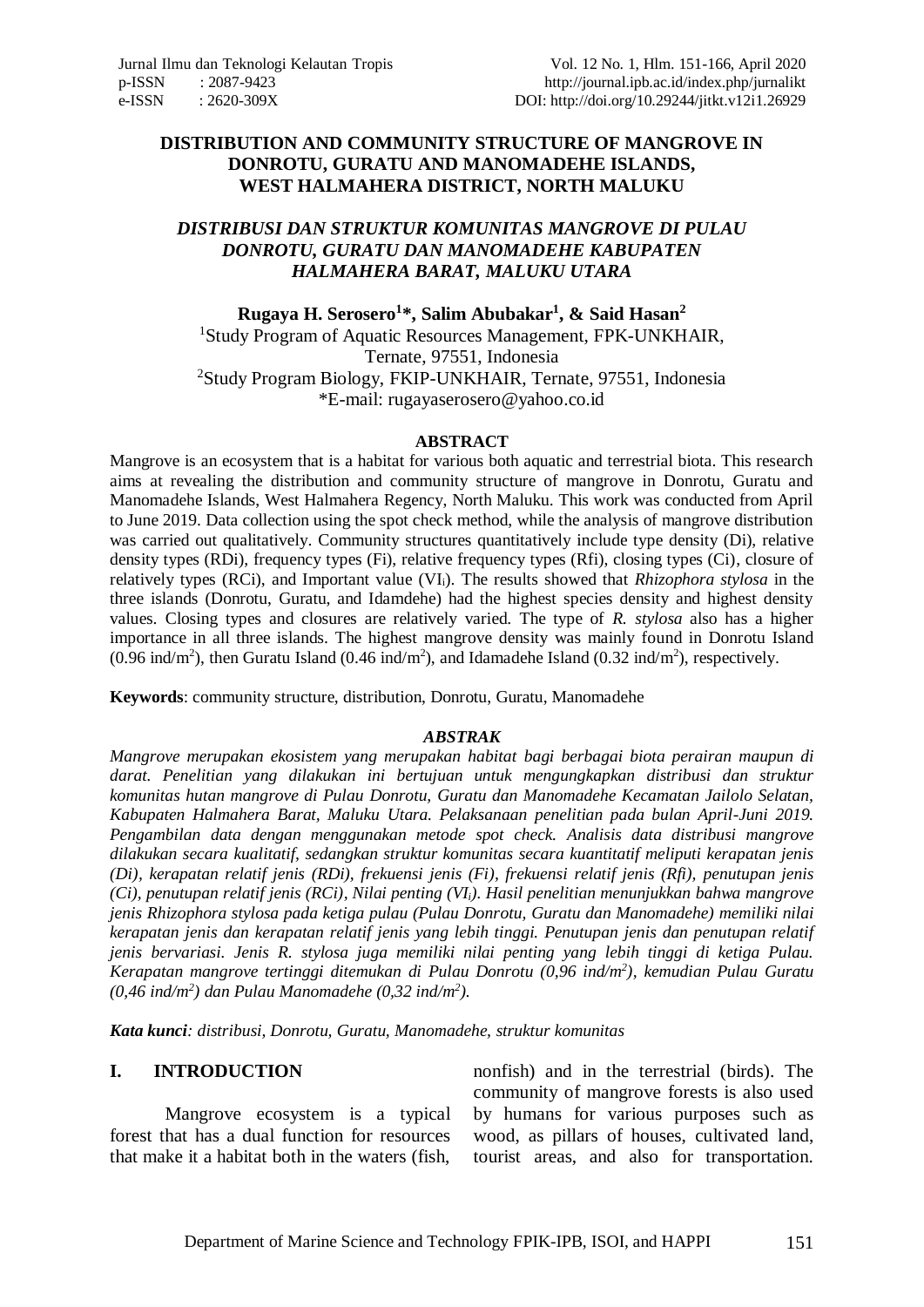Mangroves provide a variety of essential benefits for people in the tropics and subtropics area, namely as providers of wood, food for surrounding resources including fisheries production, regulating climate regulation, water purification, coastal protection, erosion control, as a place of recreation, aesthetic and spiritual value (Polidoro *et al*., 2010; Barbier *et al*., 2011; Donato *et al*., 2011; McIvor *et al*., 2012; Vo *et al*., 2012). Mangroves, with all their uniqueness, have the potential to be used as tourist attractions and function to protect coastal areas from various physical threats such as sedimentation, abrasion, and prevention of seawater intrusion.

Mangrove can grow well in the areas protected from destructive human activities and physical disturbances in coastal areas. Mangrove has a unique ability to adapt to extreme environmental conditions, such as inundated soil conditions, high salinity, and less stable soil conditions (Noor *et al*., 2006). Mangrove ecosystems is the unity between mangrove vegetation communities associated with fauna and micro-organisms so that they can grow and develop in areas along the coast, especially in tidal areas, lagoons, estuaries rivers that are protected by sandy mud or mud substrates in forming a sustainable environmental balance (Presidential Regulation of the Republic of Indonesia, 2012). Furthermore, the forestry minister's regulation in 2013 explained that in a mangrove forest ecosystem consists of various types of mangroves that have different functions and adaptations to environmental changes that occur. Mangrove forests are a formation of trees that grow on alluvial soil in the coastal area and around tidal estuaries that are affected by sea tides. The discovery of *Avicennia* spp. characterizes mangrove forests. (Apiapi), *Soneratia* spp. (Pedada), *Rhizophora* spp. (Mangrove), *Bruguiera* spp. (Tanjang), *Lumnitzera* spp. (Tarumtum), *Xylocarpus* spp. (Nyirih), Anisoptera, and *Nypa fruticans* (Nipah).

Indonesia is a country that has the most extensive mangrove ecosystem in the world, with an area of approximately 3.489.140,68 ha in the year 2015 (Ministry of Environment and Forestry, 2017). The area of mangrove has been reduced due to various activities such as logging for timber, conversion to settlements agriculture and cultivation as well. Thomas *et al*. (2017) based on observations using data from Japanese Earth Resources Satellite (JERS-1), Synthetic Aperture Radar (SAR) and Advanced Satellite Observing Land (ALOS) and Phased Array-type L-band SAR (PALSAR) found that there has been a reduction in mangrove area in Southeast Asia as a result of human activities, namely anthropogenic degradation (33.8%), including conversion to cultivation and agriculture. The benefits of mangrove forests are huge for humans and other resources that live in the ecosystem, but the level of loss of mangrove forests in the world is getting higher and faster (Valiela *et al*., 2001; Alongi, 2002; Polidoro *et al*., 2010). FAO (2005) stated that the uses of mangrove areas had been carried out since 1980, especially for coastal area development activities and cultivation activities.

Mangrove ecosystem spread out throughout the North Maluku region with different areas. The area of North Maluku mangrove forest is approximately 46259.41 ha. The West Halmahera region, which is the overall research location, has mangrove forests with an area of approximately 4735.8 ha. Based on the results of digitizing and image processing using high-resolution imagery carried out by BPDASHL Ake Malamo with the Directorate of Soil and Water Conservation, Director General of PDASHL in 2017, the total area of North Maluku mangrove has shrunk to 41228.7 ha or reduced by 5030.71 ha (10.87%). This destruction was caused by natural factors and human factors (Mahmud, 2017).

West Halmahera Regency has a high potential for mangrove forests. The condition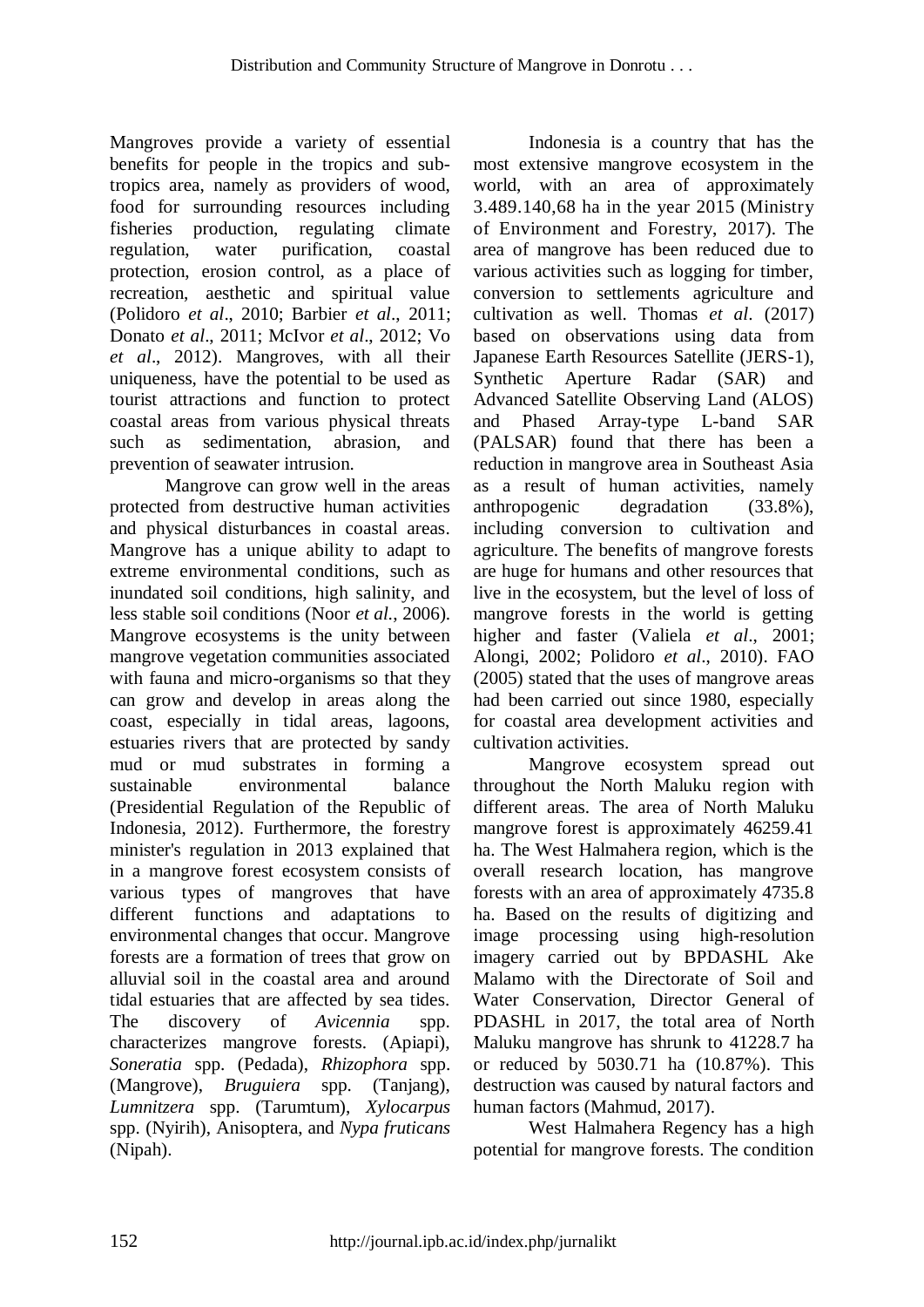of mangroves on these islands has been partially utilized for various purposes. Various problems with these ecosystems include habitat degradation and reduced function of mangrove forests as spawning areas and upbringing areas for aquatic biota. Distribution of mangrove forests in a community and its community structure in an ecosystem is essential information that is needed to reveal the condition of mangrove forests in an area. The new insight and understanding of this information can be used as a basis for efforts to manage mangrove forests in the future. This research aims to reveal the distribution and community structure of mangrove forests on Donrotu Guratu and Manomadehe Islands, West Halmahera Regency, North Maluku.

### **II. RESEARCH METHODS**

#### **2.1. Site and Time of Research**

This research was carried out on the islands of South Jailolo District (Donrotu, Guratu, and Manomadehe Islands) West Halmahera Regency (Figure 1) from April to June 2019.

#### **2.2. Data Collection**

Sampling was carried out using "spot checking" (Abubakar & Achmad, 2013). While, the distribution of mangrove species on three islands (Manomadehe, Donrotu, and Guratu) was determined descriptively, according to Noor *et al*. (2006). The determination of zoning patterns is illustrated by using the Canvas program 15. Then, the thickness of the mangrove was measured manually by using a vertically drawn roll meter, starting from the front zone to the back zone, and mapping results using.

The transects were extended perpendicular to the coastline along the mangrove vegetation. While each station drew the trajectory by three pieces, and each track was placed in five plots. On each transects, vegetation data was taken using plots measuring 10m x 10m for the tree category, 5m x 5m for the tillers category, and 2m x 2m for the seedling category.



Figure 1. Study site.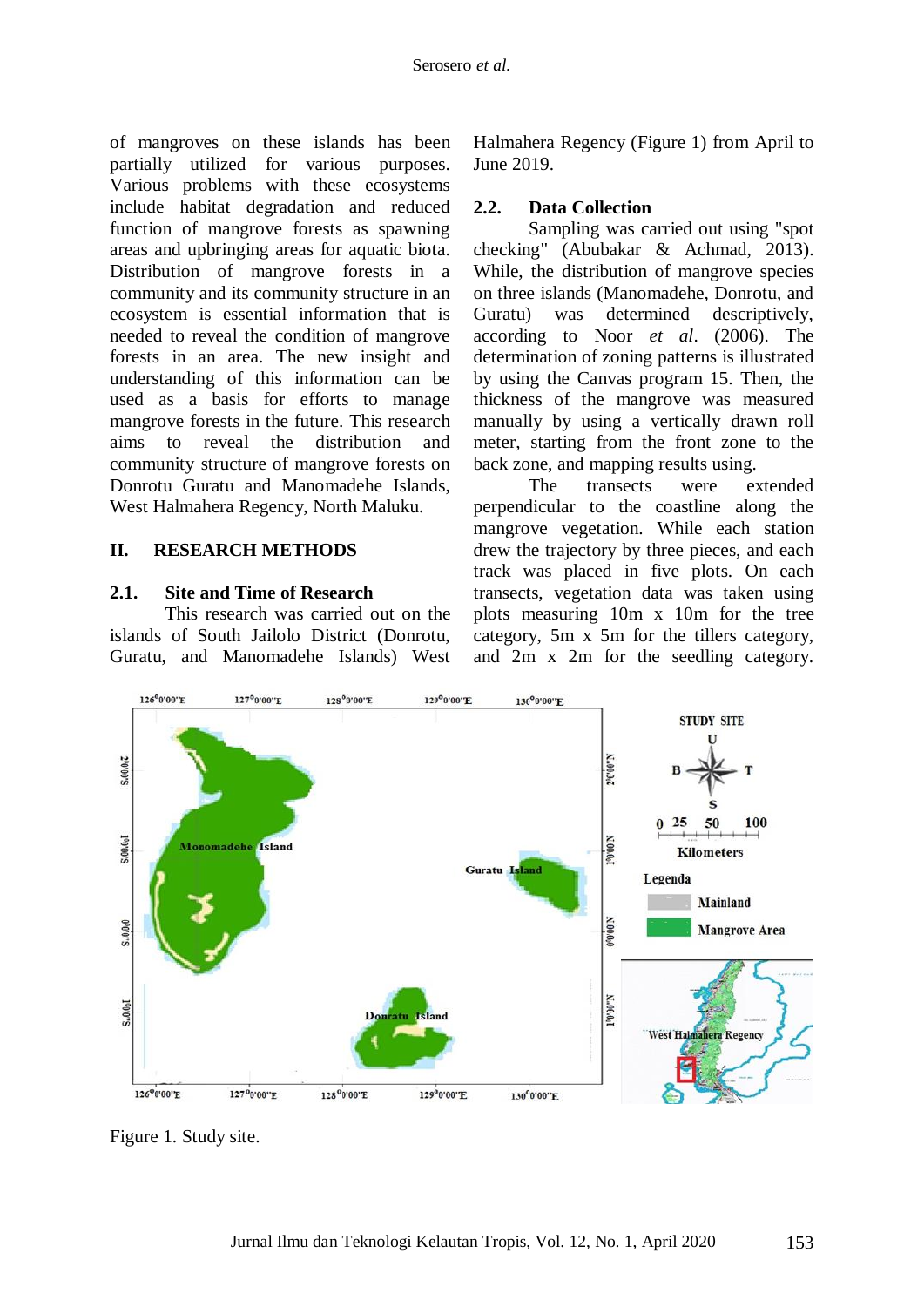A biological sample was taken in the form of components of leaves, flowers, and fruit to identify mangrove species, and measured by a circle of stems for each mangrove tree at certain levels the identification of mangrove plants based on the guidelines of Noor *et al*. (2006).

### **2.3. Data Analysis**

The mangrove community structure used a statistical analysis approach. The data analysis used was as follows (Bengen, 2002).

# **2.3.1. Species Density**

$$
D_i = \frac{n_i}{A}
$$
 (1)

 $D_i$  = i-species density;  $n_i$  = number of individual boxes of species-i;  $A =$  total area of sampling.

# **2.3.2. Species Relative Density**

$$
RD_i = \frac{n_i}{\sum n} \times 100
$$
 (2)

 $RDi = species$  relative density;  $ni = total$ number of individuals of species-i;  $\sum n$  = total number of individuals of all species.

# **2.3.3. Species Frequency**

$$
F_i = \frac{p_i}{\sum p}
$$
 (3)

 $F_i$  = i-species frequency;  $p_i$  = number of sample plots where species-i was found;  $\sum p$ = total number of sample plots observed.

# **2.3.4. Species Relative Frequency**

$$
RF_i = \frac{F_i}{\sum F} \times 100
$$
 (4)

 $RF_i$  = relative frequency of species;  $F_i$  =

frequency of species i;  $\Sigma F$  = number of frequencies for all species.

### **2.3.5. Closure of Species**

$$
C_i = \frac{\sum BA}{A}
$$
 (5)

 $BA = \pi DBH2 / 4$  (in cm2);  $\Pi = A$  constant  $(3.1416)$ ; DBH = tree diameter of type i; A = Total area of sampling (total sample plot area).

### **2.3.6. Relative Closure of Species**

$$
RC_i = \frac{C_i}{\sum C} \times 100
$$
 (6)

 $RC_i$  = closing relative type;  $C_i$  = area of species cover;  $\sum C$  = total area of closure for all species.

# **2.3.7. Species Important Value**

$$
IV_i = RD_i + RF_i + RC_i \dots \dots \dots \dots \dots \dots \dots \dots \dots \tag{7}
$$

Important values of a species range from 0- 300%. This important value provides an overview of the influence or role of a type of mangrove in the mangrove community.

#### **III. RESULTS AND DISCUSSION**

# **3.1. Result**

#### **3.1.1. Species Distribution**

The species of mangroves found during the observations were grouped into six families and ten species. The composition of the mangrove species was distributed to the three islands, namely Donrotu, Guratu, and Manomadehe, with different percentages (Figure 2 and Table 1). Donrotu Island has a higher distribution of 10 species of mangrove or 45%, then Guratu Island has seven species or 32%, and the lowest distribution was on Manomadehe Island with five species or 23% (Figure 2).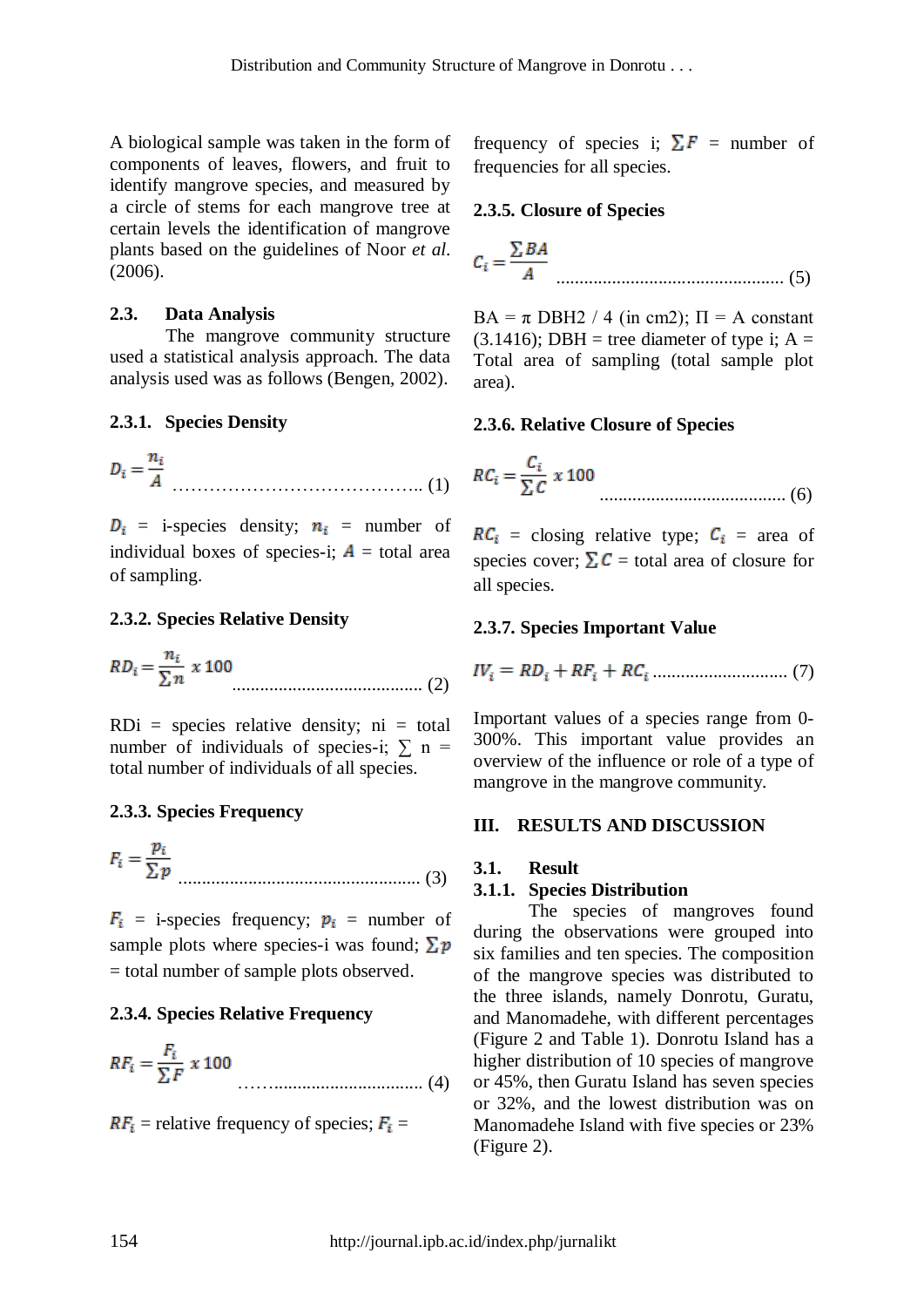

Figure 2. Percentage of mangrove distribution.

The Rhizophoraceae family dominates the mangrove species on all three islands, while the other families consist of only one species. The table also shows that the highest distribution of mangrove species was found on Donrotu Island of 10 species and the lowest on Manomadehe Island of 5 species (Table 1). Distribution of mangroves in all three locations forms a different zoning pattern from the front (front zoning) to the back (back zone or outermost zoning) (Figures 3, 4, and 5).

The zoning type of mangrove ecosystem on Manomadehe Island in the front zone is dominated by *R. stylosa* at a distance of 0-10m with the type associated

with *R. apiculata*. At a distance of 10-20m dominated by *S. alba* with the type associated was *C. tagal*. In the middle zone with a distance of 20-30m dominated by *R. apiculata* with species associated with *B. gymnorrhiza* and *R. apiculata*, respectively. At a distance of 30-40m was dominated by *S. alba*, with the associated species were *C. tagal* and *B. gymnorrhiza*. In the back zone with a distance of 40-50m dominated by *S. alba*, the species associated were *R. stylosa* and *B. gymnorrhiza*.

The zonation type of mangrove ecosystem on Donrotu Island in the front zone was dominated by *R. stylosa* at a distance of 0-10m with the species associated were *R. apiculata* and *B. gymnorrhiza*. At a distance of 10-20m was dominated by *R. mucronata* with species associated *were B. gymnorrhiza* and *S. alba*. In the middle zone with a distance of 20-30m dominated by *C. tagal* with the type associated was *R. apiculata*. At a distance of 30-40m was dominated by *R. stylosa* with the species associated were *C. tagal* and *S. alba*. In the rear zone with a distance of 40-50m, dominated by *B. gymnorrhiza* with the species associated were *A. alba*, *H. littoralis*, and *X. granatum*.

| Table 1. Composition and distribution of mangrove in Manomadehe, Donrotu, and Guratu |  |  |  |  |  |
|--------------------------------------------------------------------------------------|--|--|--|--|--|
| Island.                                                                              |  |  |  |  |  |

|     |                                        |                       |            | Distribution |         |
|-----|----------------------------------------|-----------------------|------------|--------------|---------|
| No. | Family                                 | <b>Species</b>        | Manomadehe | Donrotu      | Guratu  |
|     |                                        |                       | island     | island       | island  |
|     | Rhizophoraceae                         | Rhizophora apiculata  | $^{+}$     |              | $+$     |
|     |                                        | Rhizophora mucronata  |            |              | $^{+}$  |
|     |                                        | Rhizophora stylosa    | $^+$       | $^+$         | $^{+}$  |
|     |                                        | Bruguiera gymnorrhiza | $^{+}$     |              | $\,+\,$ |
|     |                                        | Ceriops tagal         | $^+$       |              | $^{+}$  |
| 2   | Sonneratiaceae                         | Sonneratia alba       |            |              | $^{+}$  |
| 3   | Meliaceae                              | Xylocarpus granatum   |            | $^+$         | $^{+}$  |
|     | Avicenniaceae                          | Avicennia alba        |            |              |         |
|     | Sterculiaceae                          | Heritiera littoralis  |            |              |         |
| 6   | Combretaceae                           | Lumnitzera littorea   |            |              |         |
|     | Description $\cdot$ + $\cdot$ There is | $ \cdot$ There is no  |            |              |         |

 $Description : + : There is  $- : There is no$$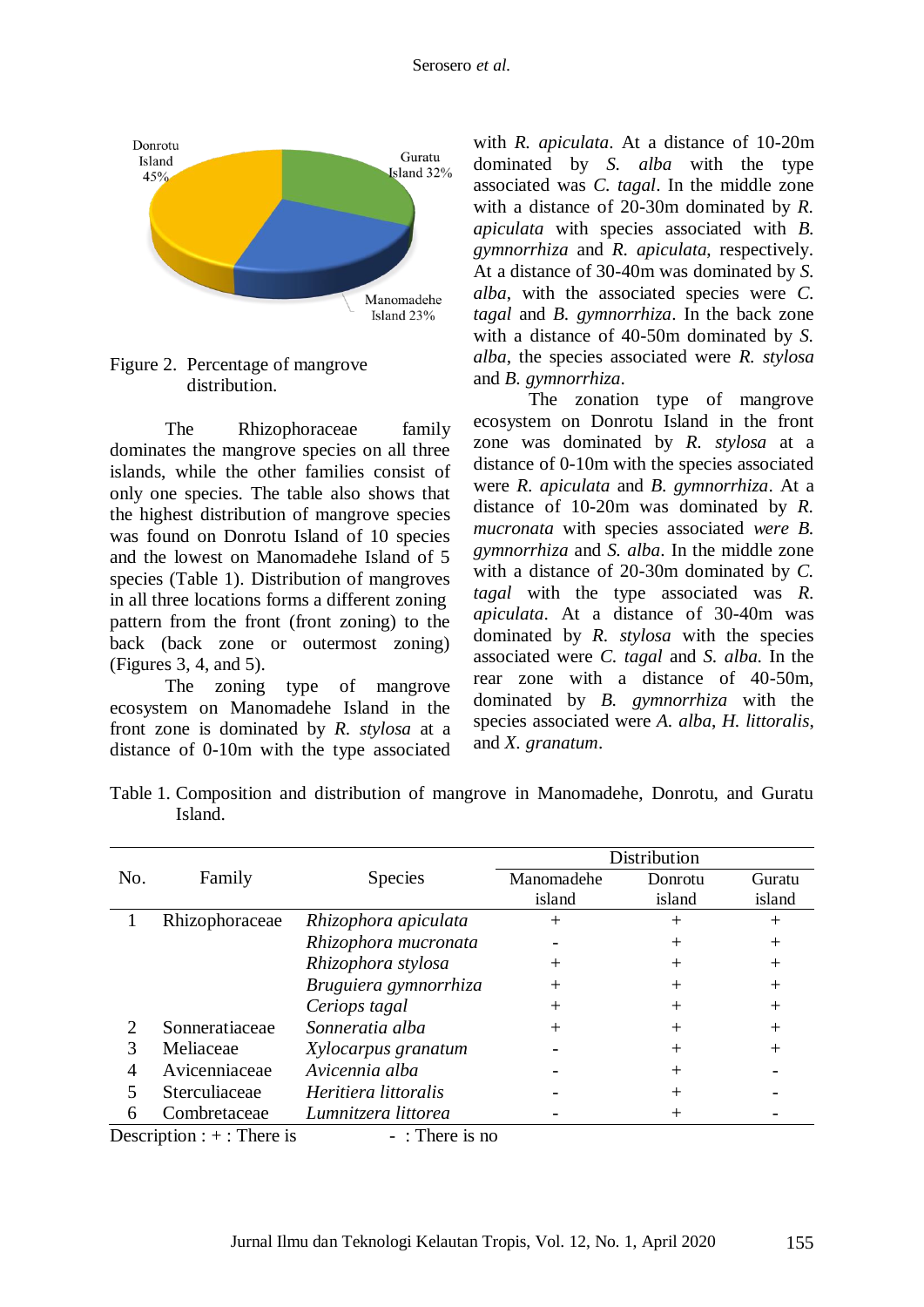

Figure 3. Type of zoning of the mangrove ecosystem in Manomadehe Island. Discription: Rs: *R. stylosa,* Ra: *R. apiculata,* Sa: *S. alba,* Ct: *C. tagal,* Bg: *B. gymnorrhiza*.



Figure 4. Type of zoning of the mangrove ecosystem in Donrotu Island. Description: Rs: *R. stylosa,* Ra: *R. apiculata,* Rm: *R. mucronata,* Bg: *B. gymnorrhiza,* Sa: *S. alba,* Ct: *Ceriops tagal,* Aa: *A. alba,* Hl : *H. littoralis,* Xg : *X. granatum*.



Figure 5. Type of zoning of the mangrove ecosystem in Guratu Island. Description: Rs: *R. stylosa,* Ra: *R. apiculata,* Bg: *B. gymnorrhiza,* Sa: *S. alba,* Ct: *C. tagal,* Rm: *R. mucronata,* Xg: *X. granatum*.

The zonation type of mangrove ecosystem on Guratu Island in the front zone was dominated by *R. stylosa* at a distance of 0-10m with the species associated were *R. apiculata*. At a distance of 10-20m was

dominated by *B. gymnorrizha* with species associated *were S. alba*. In the middle zone with a distance of 20-30m dominated by *C. tagal* with the type associated was *R. mucronata*. At a distance of 30-40m was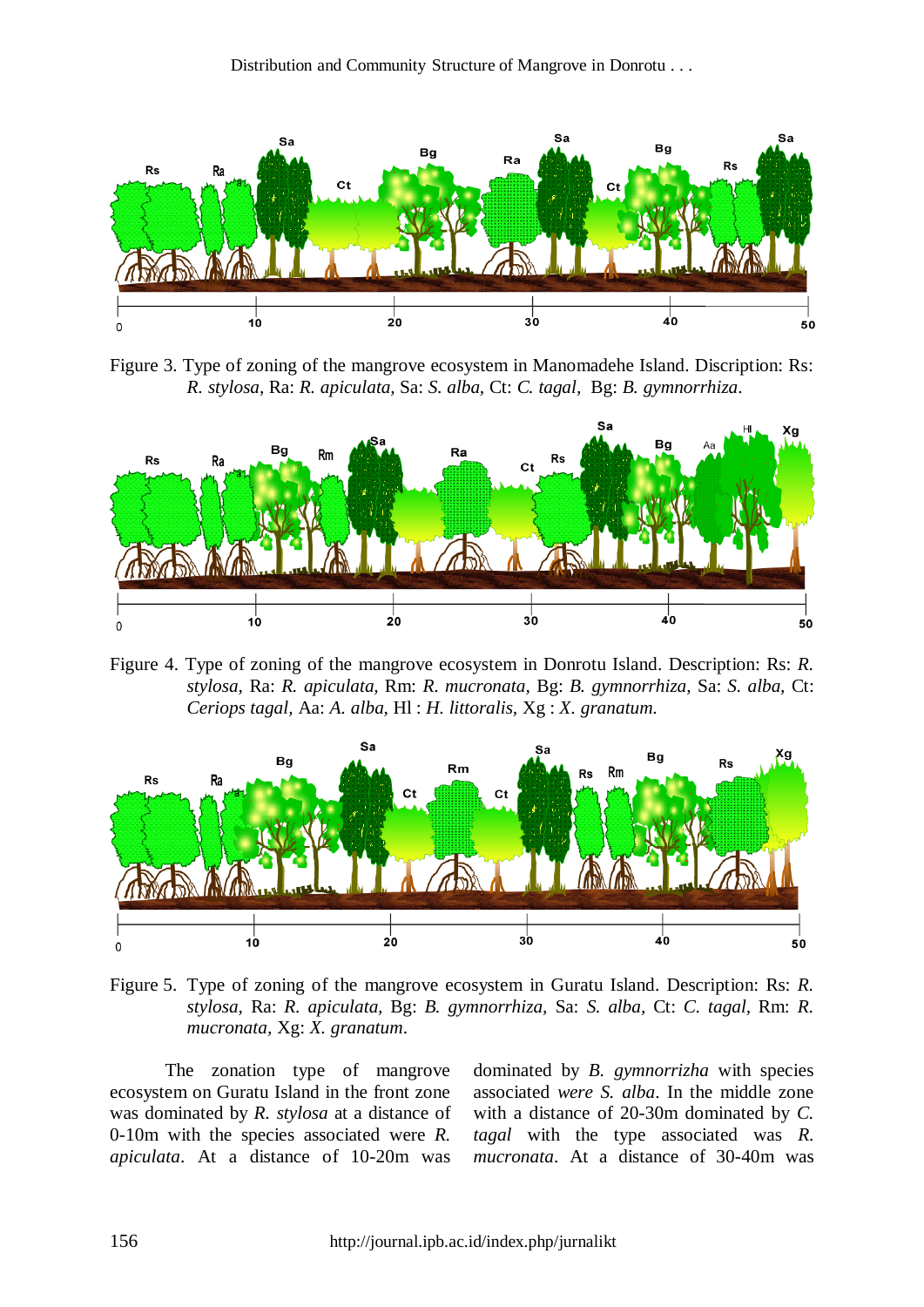dominated by *R. stylosa* with the species associated were *S. alba* and *R. mucroanat*. In the rear zone with a distance of 40-50m, dominated by *R. stylosa* with the species associated were *B. gymnorrhiza* and *X. granatum*.

The results of measurements of environmental quality, which include temperature, salinity, and pH of mangrove soils on three islands (Table 2), indicate that these locations are suitable habitats for mangrove growth.

# **3.1.2. Mangrove Ecosystem Community Structure**

The community structure of the mangrove ecosystem in Manomadehe, Donrotu, and Guratu Island was presented vertically in Tables 3, 4 and 5. The community structure of the mangrove ecosystem illustrates the condition of mangrove in the three islands quantitatively.

*R. stylosa* dominated the mangrove forest community in Manomadehe Island with the highest density, species density, species frequency, and the highest frequency relative compared to other species. The species with the highest closure was found on *Sonneratia alba*. From the five species found, *R. stylosa* had the highest of the important values, whereas *R. apiculata* was the lowest one. The mangrove community structure in Donrotu Island is shown in Table 4 and Guratu Island in Table 5.

The highest density, relative density, species frequency, and relative frequency of the highest species were found on *R. stylosa*, while the highest type closure and the highest type of closure were found on *S. alba*. The table also shows that *R. stylosa* has the highest important value, whereas *H. littoralis* was the lowest one.

*R. stylosa* has the species density, relative density, species frequency, and the highest relative species frequency. The species frequency was relatively the lowest on *R. mucronata*, *C. tagal*, and *X. granatum* species (0.27 or 8.33%). The closing of the

type and relative closure of the highest types were *S. alba* (22.43 or 44.70%) and the lowest *C. tagal* (0.49 or 0.98%). While the highest important values were *R. stylosa* (74.50), and the lowest one was *C. tagal* (13.70) (Table 5).

Horizontally mangrove vegetation community structures in Manomadehe Island, Donrotu Island, and Guratu Island district are presented in Tables 6, 7 and 8.

The species density and the species relative density were *R. stylosa* (0.06 ind/m<sup>2</sup> or 41.10%), and the lowest one was *C. tagal*  $(0.01 \text{ ind/m}^2 \text{ or } 5.05\%$ . Species frequency and the highest species relative frequency were *R. stylosa* (0.67 or 33.33%), and the lowest one was *S. alba* (0.20 or 10.00%). Species closure and the highest species relative closure were *S. alba* (18.16 or 40.39%), and the lowest one was *C. tagal*  (2.10 or 4.67%). Meanwhile, the highest important value was *R. stylosa* (118.62), and the lowest one was *C. tagal* (23.05) (Table 6).

The species density and relative density were *R. stylosa* (0.16 ind/m<sup>2</sup> or 54.68%), and the lowest one was *X. granatum and A. alba* (0.003 ind/m<sup>2</sup> or 0.45%. Species frequency and the highest species relative frequency were *L. littorea*  (0.73 or 20.37%), and the lowest one was *H. littoralis* (0.07 or 1.85%). The highest closure species and the closure species were S*. alba* (23.14 or 29.14%), and the lowest one was *C. tagal* (0.10 or 0.13%). Meanwhile, the highest important value was *R. stylosa* (84.78), and the lowest one was *A. alba* (8.08) (Table 7).

The highest species densities and the species relative densities t were *R. stylosa*   $(0.20 \text{ ind/m}^2 \text{ or } 58.20\%)$ , and the lowest one was *S. alba* (0.004 ind/m<sup>2</sup> or 1.17%. The highest species frequency and species relative frequency were *R. stylosa* (1.00 or 26.32%), and the lowest one was *C. tagal*  and *X. granatum* (0.40 or 10.53%). The species closure and the highest species closure were *S. alba* (25.65 or 32.60%), and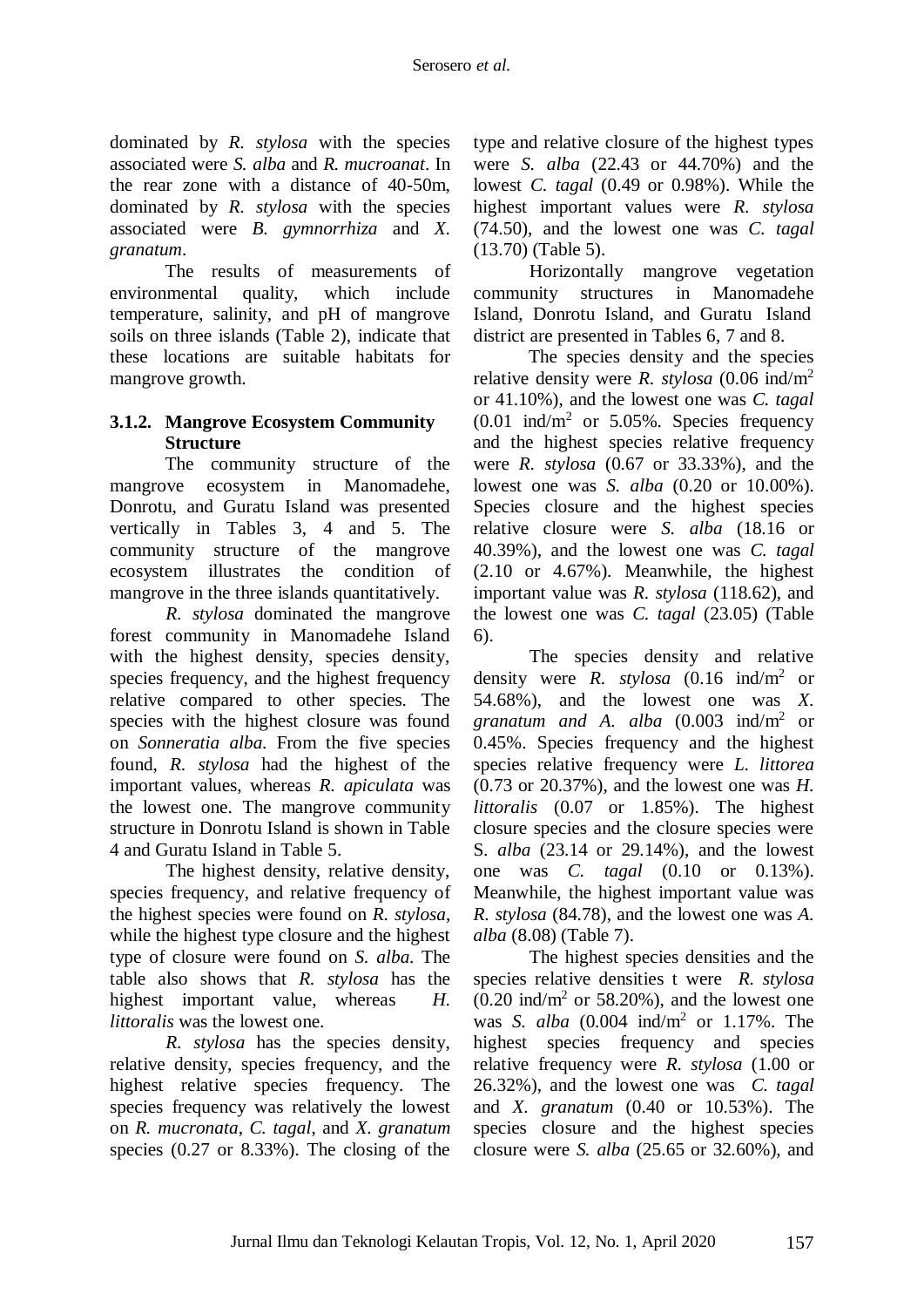Meanwhile, the highest important values was *C. tagal* (15.41) (Table 8).

the lowest one was *C. tagal* (0.31 or 0.39%). were *R. stylosa* (97.38), and the lowest one

|                  | Parameter Range |             |                  |                         |            |  |  |
|------------------|-----------------|-------------|------------------|-------------------------|------------|--|--|
| Source           | Suhu            | pH          | <b>Salinitas</b> | Locations               | Substrat   |  |  |
|                  | $({}^oC)$       |             | (ppm)            |                         | type       |  |  |
| Juliandri et al. | 29-30.33        |             | $27-29$          | Karangsong Indramayu    | Sand, loam |  |  |
| (2018)           |                 |             |                  |                         |            |  |  |
| Zamdial (2016)   | 28.6-30.7       | 6.80-6.96   | $0.1 - 2.0$      | Pasar villege,          |            |  |  |
|                  |                 |             |                  | Mukomuko distric        |            |  |  |
| Tefarani et al.  | $26.5 - 28$     | $6 - 7$     | $16-20$          | Kelurahan Tugu,         | Sand, loam |  |  |
| (2019)           |                 |             |                  | Semarang city           |            |  |  |
| Mughofar et al.  | $30 - 32$       | $6.4 - 6.9$ | $4-6$            | Karanggandu, Trenggalek | Clay       |  |  |
| (2018)           |                 |             |                  |                         |            |  |  |
| This research)   | 24-28           | $6.2 - 6.7$ | 27-30            | Manomadehe island       | Clay       |  |  |
|                  | 29-32           | $6.3 - 6.7$ | $30 - 32$        | Donrotu island          | Loamy sand |  |  |
|                  | 29-31           | $6.0 - 6.7$ | $30 - 31$        | Guratu island           | Sandy Loam |  |  |

Table 2. Parameters of the mangrove environment and several other research results.

Table 3. Community structure analysis of the mangrove ecosystem in Manomadehe Island.

|     |                | Variable of mangrove ecosystem community structure |            |      |        |       |        |        |  |
|-----|----------------|----------------------------------------------------|------------|------|--------|-------|--------|--------|--|
| No. | <b>Species</b> | Di                                                 | <b>RDi</b> | Fi   | RFi    | Ci    | Rci    | $VI_i$ |  |
|     |                | $(\text{ind/m}^2)$                                 | (%)        |      | $(\%)$ |       | $(\%)$ | $(\%)$ |  |
|     | R. apiculata   | 0.04                                               | 11.25      | 0.40 | 12.00  | 6.34  | 11.78  | 35.04  |  |
| 2   | R. stylosa     | 0.13                                               | 39.17      | 0.93 | 28.00  | 17.45 | 32.42  | 99.62  |  |
| 3   | B. gymnorrhiza | 0.10                                               | 30.83      | 0.47 | 14.00  | 5.23  | 9.72   | 54.56  |  |
| 4   | $C.$ tagal     | 0.04                                               | 13.33      | 0.80 | 24.00  | 2.53  | 4.70   | 42.06  |  |
| 5   | S. alba        | 0.02                                               | 5.42       | 0.73 | 22.00  | 22.27 | 41.38  | 68.82  |  |
|     | Total          | 0.32                                               | 100.00     | 3.33 | 100.00 | 53.82 | 100.00 | 300.00 |  |

Table 4. Community structure analysis of the mangrove ecosystem in Donrotu Island.

| Variable of mangrove ecosystem community structure |                |                               |            |      |            |        |        |        |
|----------------------------------------------------|----------------|-------------------------------|------------|------|------------|--------|--------|--------|
| No.                                                | <b>Species</b> | Di                            | <b>RDi</b> | Fi   | <b>RFi</b> | Ci     | RCi    | $VI_i$ |
|                                                    |                | $\left(\text{ind/m}^2\right)$ | $(\% )$    |      | $(\%)$     |        | $(\%)$ | (% )   |
| 1                                                  | R. apiculata   | 0.07                          | 7.74       | 0.60 | 13.64      | 12.87  | 11.40  | 32.78  |
| $\overline{2}$                                     | R. mucronata   | 0.03                          | 2.93       | 0.20 | 4.55       | 6.87   | 6.09   | 13.56  |
| 3                                                  | R. stylosa     | 0.34                          | 35.36      | 0.73 | 16.67      | 17.05  | 15.11  | 67.13  |
| $\overline{4}$                                     | B. gymnorrhiza | 0.25                          | 26.29      | 0.40 | 9.09       | 13.34  | 11.82  | 47.20  |
| 5                                                  | C. tagal       | 0.09                          | 9.83       | 0.47 | 10.61      | 1.43   | 1.27   | 21.71  |
| 6                                                  | S. alba        | 0.02                          | 1.74       | 0.33 | 7.58       | 41.46  | 36.74  | 46.06  |
| 7                                                  | X. granatum    | 0.02                          | 1.81       | 0.47 | 10.61      | 6.65   | 5.89   | 18.31  |
| 8                                                  | A. alba        | 0.02                          | 2.51       | 0.40 | 9.09       | 6.92   | 6.13   | 17.73  |
| 9                                                  | H. littoralis  | 0.02                          | 1.74       | 0.27 | 6.06       | 2.42   | 2.14   | 9.95   |
| 10                                                 | L. littorea    | 0.10                          | 10.04      | 0.53 | 12.12      | 3.84   | 3.40   | 25.57  |
|                                                    | Total          | 0.96                          | 100.00     | 4.40 | 100.00     | 112.85 | 100.00 | 300.00 |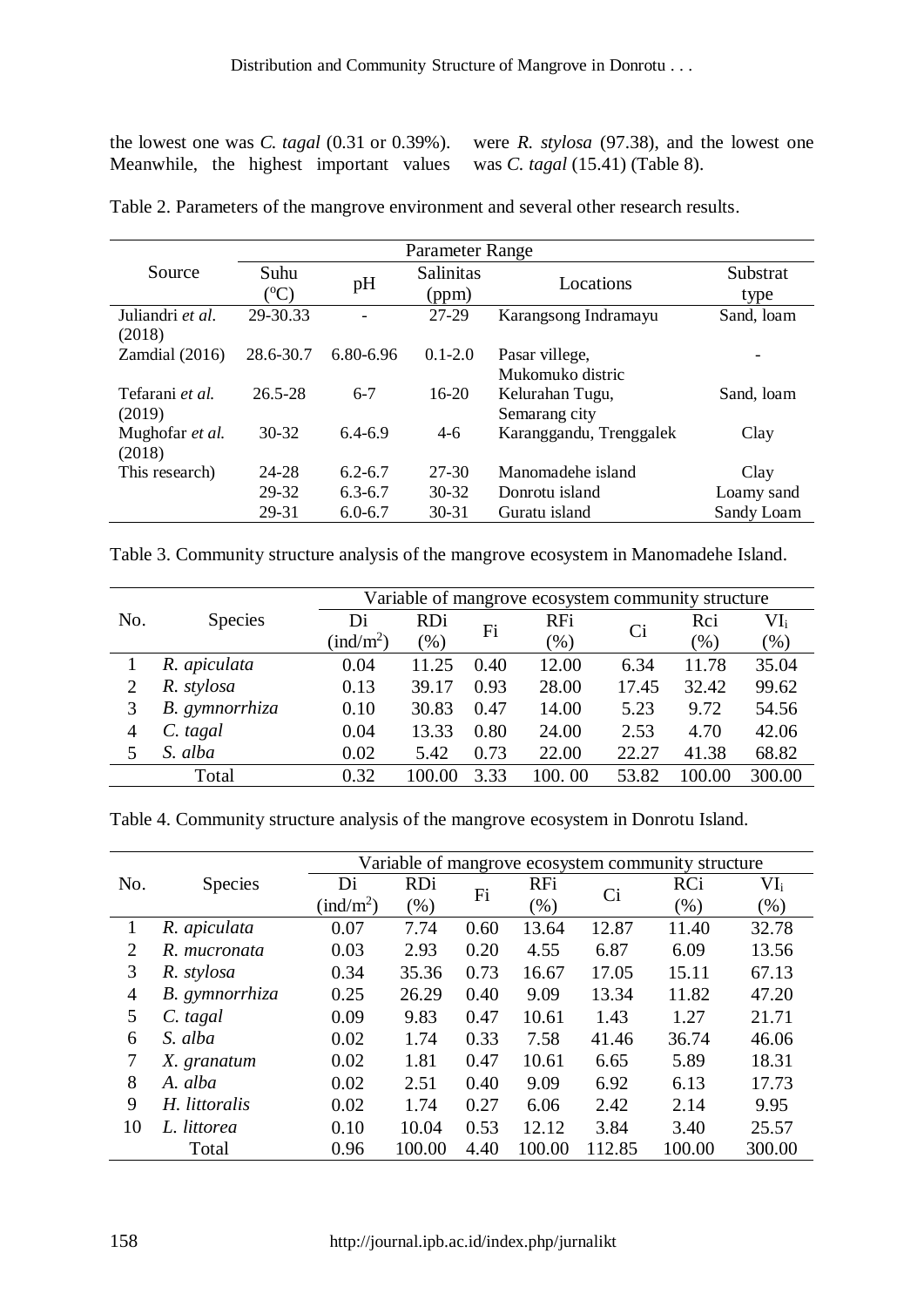|     |                | Variable of mangrove ecosystem community structure |               |      |            |       |         |         |  |  |
|-----|----------------|----------------------------------------------------|---------------|------|------------|-------|---------|---------|--|--|
| No. | <b>Species</b> | Di                                                 | <b>RDi</b>    | Fi   | <b>RFi</b> | Ci    | RCi     | $VI_i$  |  |  |
|     |                | $(\text{ind/m}^2)$                                 | $\frac{9}{6}$ |      | $(\% )$    |       | $(\% )$ | $(\% )$ |  |  |
|     | R. apiculata   | 0.04                                               | 8.19          | 0.53 | 16.67      | 5.53  | 11.02   | 35.87   |  |  |
| 2   | R. mucronata   | 0.09                                               | 19.74         | 0.27 | 8.33       | 11.03 | 21.98   | 50.05   |  |  |
| 3   | R. stylosa     | 0.18                                               | 39.62         | 0.80 | 25.00      | 4.96  | 9.88    | 74.50   |  |  |
| 4   | B. gymnorrhiza | 0.09                                               | 20.47         | 0.40 | 12.50      | 2.74  | 5.46    | 38.43   |  |  |
| 5   | $C.$ tagal     | 0.02                                               | 4.39          | 0.27 | 8.33       | 0.49  | 0.98    | 13.70   |  |  |
| 6   | S. alba        | 0.02                                               | 4.82          | 0.67 | 20.83      | 22.43 | 44.70   | 70.36   |  |  |
|     | X. granatum    | 0.01                                               | 2.78          | 0.27 | 8.33       | 3.00  | 5.98    | 17.09   |  |  |
|     | Total          | 0.46                                               | 100.00        | 3.20 | 100.00     | 50.18 | 100.00  | 300.00  |  |  |

Table 5. Community structure analysis of the mangrove ecosystem on Guratu Island.

Table 6. Community structure analysis of mangrove forests in Manomadehe Island.

|     |                | Variable of mangrove ecosystem community structure |            |      |            |       |        |         |  |  |
|-----|----------------|----------------------------------------------------|------------|------|------------|-------|--------|---------|--|--|
| No. | <b>Species</b> | Di                                                 | <b>RDi</b> | Fi   | <b>RFi</b> | Ci    | RCi    | $IVi_i$ |  |  |
|     |                | $(\text{ind/m}^2)$                                 | (% )       |      | $(\%)$     |       | (%)    | $(\%)$  |  |  |
|     | R. apiculata   | 0.03                                               | 23.23      | 0.47 | 23.33      | 5.15  | 11.45  | 58.02   |  |  |
| 2   | R. stylosa     | 0.06                                               | 48.99      | 0.67 | 33.33      | 16.32 | 36.30  | 118.62  |  |  |
| 3   | B. gymnorrhiza | 0.02                                               | 15.15      | 0.40 | 20.00      | 3.23  | 7.18   | 42.34   |  |  |
| 4   | C. tagal       | 0.01                                               | 5.05       | 0.27 | 13.33      | 2.10  | 4.67   | 23.05   |  |  |
| 5   | S. alba        | 0.01                                               | 7.58       | 0.20 | 10.00      | 18.16 | 40.39  | 57.97   |  |  |
|     | Total          | 0.13                                               | 100.00     | 2.00 | 100.00     | 44.96 | 100.00 | 300.00  |  |  |

Table 7. Community structure analysis of mangrove ecosystem in Donrotu Island.

| No. | <b>Species</b> |                          | Variable of mangrove ecosystem community structure |      |           |       |           |        |
|-----|----------------|--------------------------|----------------------------------------------------|------|-----------|-------|-----------|--------|
|     |                | Di (ind/m <sup>2</sup> ) | $RDi$ (%)                                          | Fi   | $RFi$ (%) | Ci    | $RCi$ (%) | $IV_i$ |
|     | R. apiculata   | 0.05                     | 6.96                                               | 0.47 | 12.96     | 8.13  | 10.24     | 30.16  |
| 2   | R. mucronata   | 0.02                     | 2.14                                               | 0.20 | 5.56      | 4.51  | 5.68      | 13.38  |
| 3   | R. stylosa     | 0.41                     | 54.68                                              | 0.60 | 16.67     | 10.67 | 13.43     | 84.78  |
| 4   | B. gymnorrhiza | 0.16                     | 21.50                                              | 0.40 | 11.11     | 8.56  | 10.78     | 43.39  |
| 5   | C. tagal       | 0.04                     | 5.98                                               | 0.53 | 14.81     | 0.10  | 0.13      | 20.92  |
| 6   | S. alba        | 0.01                     | 1.34                                               | 0.27 | 7.41      | 23.14 | 29.14     | 37.88  |
| 7   | X. granatum    | 0.003                    | 0.45                                               | 0.20 | 5.56      | 10.62 | 13.37     | 19.37  |
| 8   | A. alba        | 0.003                    | 0.45                                               | 0.13 | 3.70      | 3.12  | 3.93      | 8.08   |
| 9   | H. littoralis  | 0.004                    | 0.54                                               | 0.07 | 1.85      | 8.23  | 10.36     | 12.75  |
| 10  | L. littorea    | 0.04                     | 5.98                                               | 0.73 | 20.37     | 2.34  | 2.95      | 29.29  |
|     | Total          | 0.75                     | 100.00                                             | 3.60 | 100.00    | 79.42 | 100.00    | 300.00 |

Table 8. Community structure analysis of the mangrove ecosystem in Guratu Island.

| No. | <b>Species</b> |                          | Variable of mangrove forest community structure |      |        |       |        |          |  |  |  |
|-----|----------------|--------------------------|-------------------------------------------------|------|--------|-------|--------|----------|--|--|--|
|     |                | Di (ind/m <sup>2</sup> ) | $RDi$ $(\%)$                                    | Fi   | RFi(%) |       | RCi(%) | $IV_{i}$ |  |  |  |
|     | R. apiculata   | 0.05                     | 14.84                                           | 0.67 | 17.54  | 6.45  | 8.20   | 40.58    |  |  |  |
|     | R. mucronata   | 0.01                     | 4.10                                            | 0.33 | 8.77   | 13.04 | 16.57  | 29.44    |  |  |  |
|     | R. stylosa     | 0.20                     | 58.20                                           | 1.00 | 26.32  | 10.12 | 12.86  | 97.38    |  |  |  |
|     | B. gymnorrhiza | 0.05                     | 15.23                                           | 0.53 | 14.04  | 18.67 | 23.73  | 53.00    |  |  |  |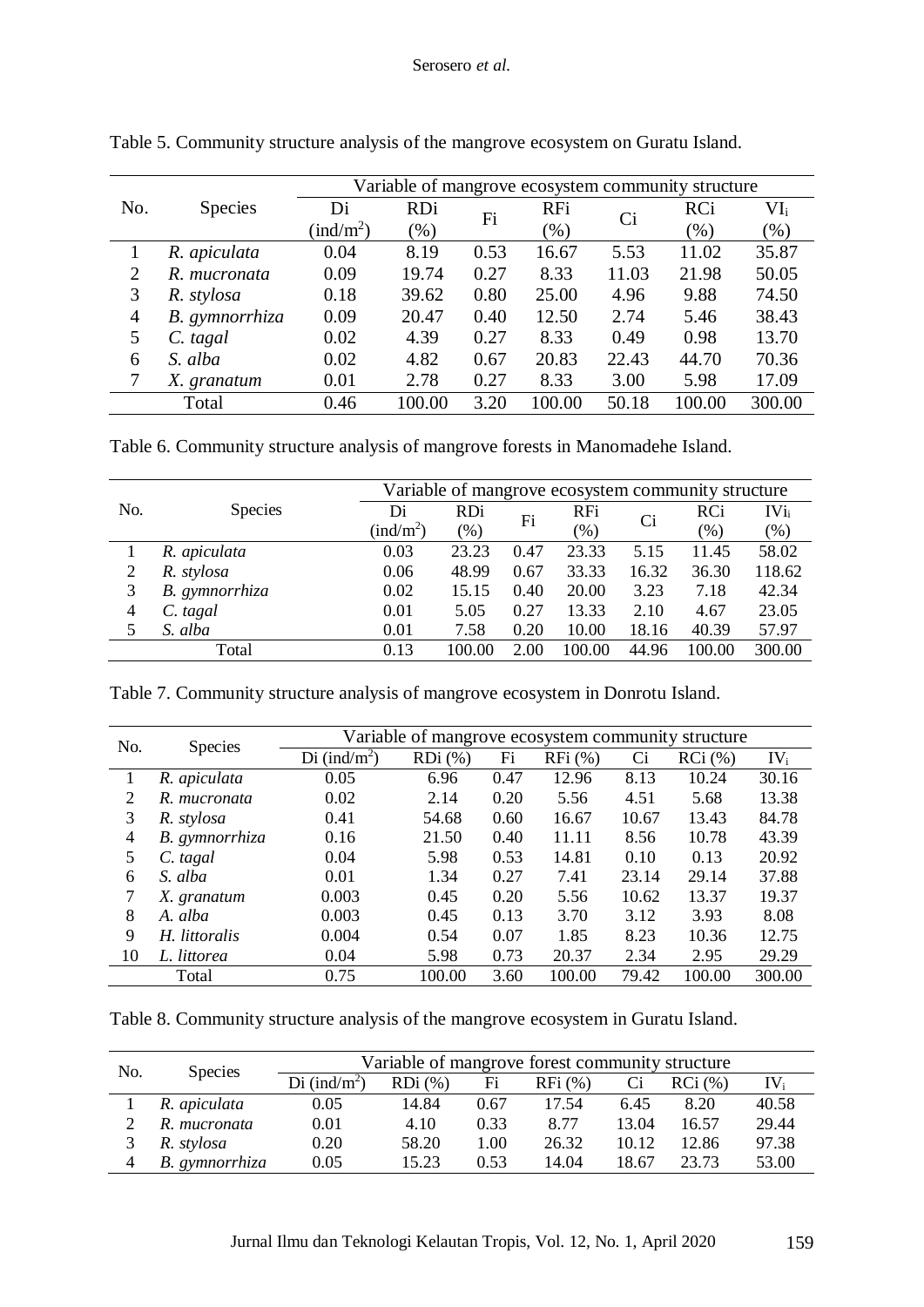| No. | <b>Species</b> |                          | Variable of mangrove forest community structure |      |           |       |        |                          |  |  |
|-----|----------------|--------------------------|-------------------------------------------------|------|-----------|-------|--------|--------------------------|--|--|
|     |                | Di (ind/m <sup>2</sup> ) | $RDi$ $(\%)$                                    | Fi   | $RFi$ (%) | Сi    | RCi(%) | $\mathrm{IV}_\mathrm{i}$ |  |  |
|     | C. tagal       | $0.02\,$                 | 4.49                                            | 0.40 | 10.53     | 0.31  | 0.39   | 15.41                    |  |  |
|     | S. alba        | 0.004                    | 1.17                                            | 0.47 | 12.28     | 25.65 | 32.60  | 46.05                    |  |  |
| ⇁   | X. granatum    | 0.01                     | 1.95                                            | 0.40 | 10.53     | 4.45  | 5.66   | 18.13                    |  |  |
|     | Total          | 0.34                     | 100.00                                          | 3.80 | 100.00    | 78.69 | 100.00 | 300.00                   |  |  |

# **3.2. Discussion**

# **3.2.1. Mangrove Distribution**

The species of *R. apiculata*, *R. stylosa*, *B. gymnorrhiza*, *C. tagal*, and *S. alba* species were found in Manomadehe Island, Donrotu, and Guratu based on vertical and horizontal distribution. This condition shows that these species can survive and adapt to various pressures due to both environmental changes and exploitation rates. *X. granatum* and *R. mucronata* were only found in Donrotu and Guratu islands. While *H. littoralis* was only found in Donrotu Island. The distribution ability was an indicator of the discovery of a species in the community. Usman *et al*. (2013) stated that Rhizophora sp was one of the mangrove species that are tolerant to environmental conditions (substrate, tides, salinity, and nutrient supply) and can spread widely and can grow upright in the various places.

The mangrove community can generally be found in coastal areas that grow and spread in the bay area or areas protected from the physical influence of waves permanently. Jusoff (2013) stated that mangroves could grow in intertidal areas and river estuaries and become a habitat for plants and marine and terrestrial animals. Alongi (2009) also stated that mangrove forests are distributed in tropical and subtropical regions in the tidal areas between sea and land around 30<sup>o</sup>LU and 30<sup>o</sup>LS.

The distribution of mangroves on Donrotu Island and Guratu Island has a higher composition of mangrove species caused by this island far from residential areas. This condition caused the activities to exploit mangrove wood as firewood and house support poles to be more focused on the closer islands, namely Manomadehe Island. The area of mangrove forest on Manomadehe Island has been partially converted into sea transportation lanes, and the amount of residential waste around the mangrove area has resulted in reduced diversity of mangroves. Siringoringo *et al*. (2017); Iswahyudi *et al*. (2019) suggested that anthropogenic influences in the form of land clearing for aquaculture and settlements affect the number of mangrove species in an area. Giri *et al*. (2015) found that anthropogenic activities greatly affected the extent and cover of mangroves in South Asia. Specific factors that are dominantly carried out are the conversion of mangrove land into agricultural land, shrimp farming, settlements, over-harvesting, pollution, reduced freshwater, flooding, coastal erosion, the influence of tropical cyclones and tsunamis. The tsunami that occurred in the Indian Ocean in December 2004 and other natural disasters caused mangroves to be noticed because it could make it a 'bio shield.' The existence of mangrove forests can hinder the brunt of the tsunami and protect coastal communities in Indonesia, Thailand, India, and Sri Lanka (Danielsen *et al*., 2005; Kathiresan & Rajendran, 2005).

The zoning pattern formed in the three islands (Manomadehe, Donrotu, and Guratu) shows that *R. stylosa* was always in the front zone. This condition shows that Rhizophoracea can adapt to the physical disturbances in waters such as high salinity, high temperatures, and waves because it has a robust rooting form. The type of substrate in the front zone is also excellent, which allows the type of Rhizophora spp. can develop well. Masithah *et al*. (2016) stated that the type of *Rhizophora* spp. was very fond of sandy clay substrates. Overall, the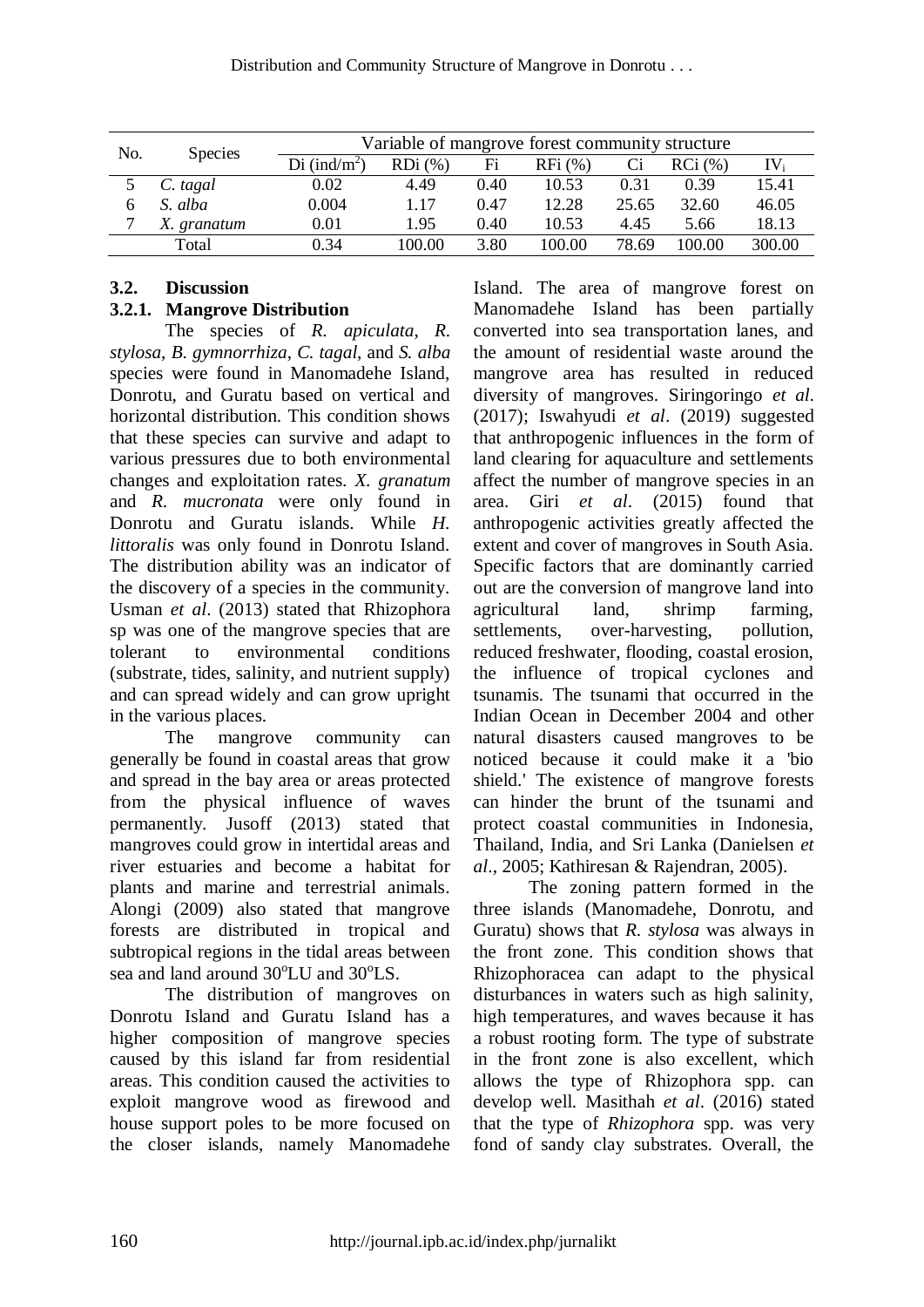substrate conditions in the three research sites included the soft substrate category (Table 5), which was the best substrate for mangrove growth. Noor *et al*. (2006) stated that mangroves mainly grow on muddy soil, but various types of mangroves can grow in sandy, rocky, gravel soils, and even peat soils. Mangroves can also grow on sandy beaches, rocky, or substrate with coral fragments.

The condition of the substrate also determines the formation of mangrove zoning in an area. Masithah *et al*. (2016) reported that mangrove growth is influenced by the type of substrate, namely *S. alba* species will grow well on sandy mud substrates, Rhizophora grows better on mud substrates rich in organic matter. The zoning sequence formed in three islands in the South Jailolo Subdistrict was different from the zoning pattern proposed by Noor *et al*. (2006) that in the open mangrove zone was often overgrown by *Avicennia* sp. and in the middle mangrove zone generally dominated by *Rhizophora* sp. The adaptability of mangroves influences the difference in zoning conditions to their environmental conditions. Zoning conditions that are not optimal are caused by the influence of environmental conditions such as soil conditions, salinity, duration of flooding, tidal currents, and human activities (Wahyudi *et al*., 2014). Different zoning conditions between each region show differences in environmental characteristics and utilization rates. According to Noor *et al*. (2006), zoning formation in each region was different and cannot be applied to other regions. Each region has a formation and zoning of overlapping and associated vegetation.

The results of measurements of environmental quality, which include temperature, salinity, and pH of mangrove soils on three islands (Table 9), indicate that these locations are suitable habitats for mangrove growth.

# **3.2.2. Community Structure**

The highest density values of mangrove vertically species were found in Donrotu Island  $(0.96 \text{ ind/m}^2)$  (Table 3), and the lowest one was in Manomadehe Island  $(0.32 \text{ ind/m}^2)$  (Table 2). The highest horizontal mangrove species density was also found in Donrotu Island  $(0.75 \text{ ind/m}^2)$  (Table 7) and the lowest one was in Manomadehe Island  $(0.13 \text{ ind/m}^2)$  (Table 6). The high density of mangroves in Donrotu Island was probably caused by the island being far from

|                   |                   |             |                           | Parameter range |               |
|-------------------|-------------------|-------------|---------------------------|-----------------|---------------|
| Source            | Suhu<br>$({}^0C)$ | pH          | <b>Salinitas</b><br>(ppm) | Locations       | Substrat type |
| Juliandri et al.  | 29-30.33          |             | $27-29$                   | Karangsong      | Sand, loam    |
| (2018)            |                   |             |                           | Indramayu       |               |
| Zamdial           | 28.6-30.7         | 6.80-6.96   | $0.1 - 2.0$               | Pasar villege,  |               |
| (2016)            |                   |             |                           | Mukomuko        |               |
|                   |                   |             |                           | distric         |               |
| Tefarani et al.   | $26.5 - 28$       | $6 - 7$     | $16-20$                   | Kelurahan Tugu, | Sand, loam    |
| (2019)            |                   |             |                           | Semarang city   |               |
| Mughofar et       | $30 - 32$         | $6,4-6,9$   | $4-6$                     | Karanggandu,    | Clay          |
| <i>al.</i> (2018) |                   |             |                           | Trenggalek      |               |
| This research     | 24-28             | $6.2 - 6.7$ | $27 - 30$                 | Manomadehe      | Clay          |
|                   | 29-32             | $6.3 - 6.7$ | $30 - 32$                 | Donrotu         | Loamy sand    |
|                   | 29-31             | $6.0 - 6.7$ | $30 - 31$                 | Guratu          | Sandy Loam    |

Table 9. Parameters of the mangrove environment and several other research results.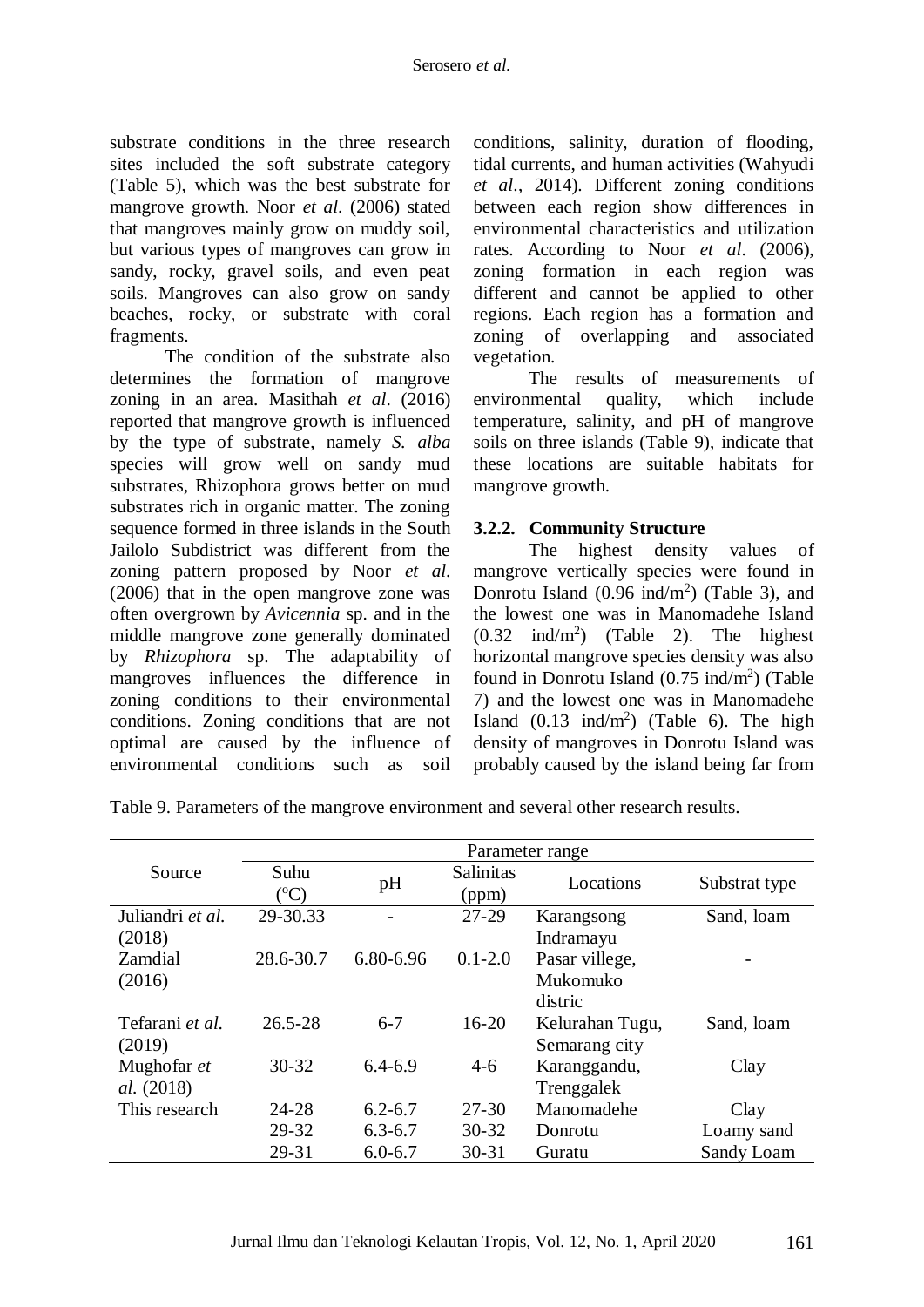settlement and the exploitation that was bordered to firewood. The habitat on the island of Donrotu was also very suitable for mangrove life (Table 8). This condition provides an opportunity to find more species composition and a number of stands. While the low density of species was found in Manomadehe Island caused by part of its habitat being disrupted due to the use of the community both as fuelwood and land conversion as a sea transportation route so that mangroves grow less tightly. In general, the species that has the highest density in the three islands was *R. stylosa*. Species density was related to the growth and the distance of the trees, the number of individuals found in the mangrove species, and the area of the study site. The more the number of individuals found, the higher density values. Murhum *et al*. (2018) found that the highest density was caused by the suitable habitat, lack of exploitation and the ability of the mangroves to adapt to the environment. The activities that occur in the area of mangrove forests in the form of excessive exploitation, conversion to agricultural land, cultivation, location of tourism and urban development that can reduce the potential of mangrove forests and even cause extinction if these activities take place sustainably (Alongi, 2002; Giri *et al*., 2008).

The highest frequency of individual presence vertically was found in Donrotu Island (4.40) and the lowest one was in Guratu Island (3.20). Whereas horizontally, the highest percentage of frequencies was found in Guratu Island (3.80), and the lowest ones were in Manomadehe Island (2.00). The frequency values of the presence of mangrove species were influenced by the number of species found in each plot.

The more plots of mangrove species were found, the higher the frequency of the presence of mangrove species. In general, *R. stylosa* has the highest frequency of presence in all three islands because this species was evenly distributed in each plot. According to Rumalean *et al*. (2019), frequency in ecology is used to express the proportion between the number of samples containing certain species to the total number of samples. A highfrequency value in one type is caused by the chance of finding this type more on each research transect.

The highest type of closure vertically was found in Donrotu Island (112.84), and the lowest one was in Guratu Island (50.18). Whereas horizontally, closure of the highest species was found in Donrotu Island (79.42) and the lowest on the island (44.96). The values of type closure were closely related to the circumference of the tree trunk. In general, the highest closure of mangrove species in the three islands was *S. alba*. This condition was closely related to the tree diameters, where if the tree diameters were large, it would have a higher closing value even though the number of individuals was small while the lowest closure were *C. tagal* because this type has a small tree diameter with the fewest number of individuals. Akbar *et al*. (2017) stated that the closure of mangrove species illustrates the level of closure of land, which is a mangrove growing area. The highest types of cover were caused by the large size of the stem circumference with a high canopy cover.

The species of *R. apiculata, R. stylosa, B. gymnorrhiza, C. tagal*, and *S. alba* species were found in Manomadehe Island, Donrotu, and Guratu. In general, mangroves in each island have the highest importance values of *R. stylosa*, and the lowest one was *C. tagal* (Tables 3,4,5,6,7,8)*.* The important values were an index that provides an overview of the importance of the role or influence of a mangrove vegetation in a research location. The important index value between 0-300 showed the representation of the type of mangrove that plays a role in the ecosystem, so if VI<sup>i</sup> 300 means that mangroves have an important role in the coastal environment (Bengen, 2002). Important values were a quantitative parameter that can be used to express the level of dominance. The high value of the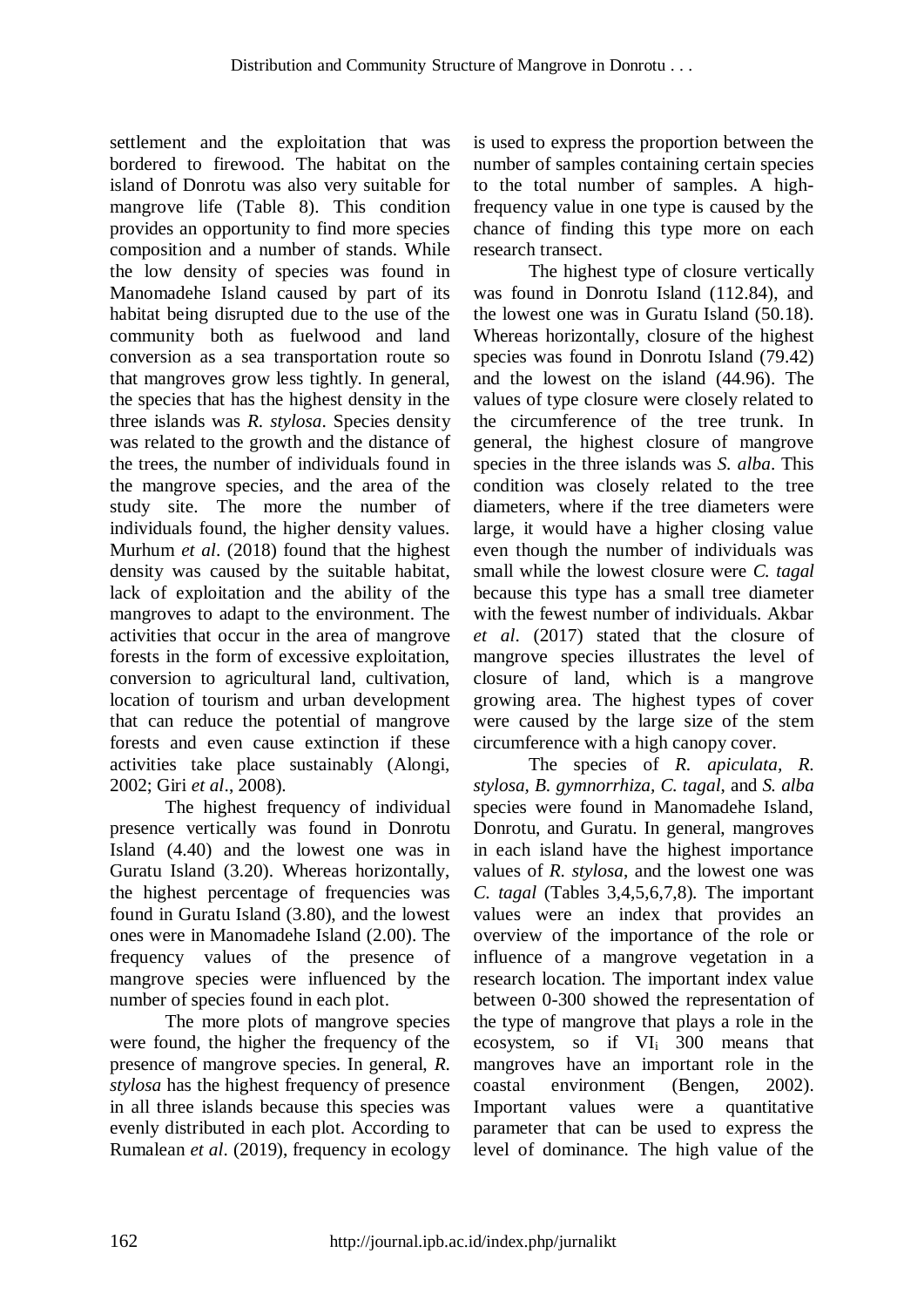important index of *R. stylosa* showed that *R. stylosa* plays a relatively significant role in maintaining the sustainability of the mangrove ecosystem. The high importance values were owned by the dominant species in a community (Indrayanti, 2015). Thus, *R. stylosa* has a significant influence and role in the mangrove vegetation community in all islands. The role of a mangrove species towards the community can be seen from the results of vegetation conditions that indicate whether good growth or not.

# **IV. CONCLUSION**

Distribution of mangroves in the three different islands, Donrotu Island consists of 10 species of mangroves, seven species of Guratu Island, and five in Manomadehe Island. These differences were caused by the distance of the three islands to the settlements, which allows the exploitation rates for different uses in the islands. The type of *R. stylosa* has a higher density, species density, frequency, species, and importance values than other mangrove species in these three islands (Manomadehe, Donrotu, and Guratu). This condition showed that *R. stylosa* has high adaptive abilities in the three islands.

# **ACKNOWLEDGMENT**

Our thanks go to the Kharun University Rector, Mr. Prof. Dr. Husen Alting, SH. MH. and the chairman of LPPM, Mrs. Nurhasanah Yusuf, S. Si, M. Si, for the financial assistance provided through college grant activities so that this research activity could be carried out. Our thanks also go to field staff who have helped during our fieldwork.

#### **REFERENCES**

Abubakar, S. & A. Achmad. 2013. Tumbuhan air (panduan pengajaran)*.* LepKhair. Universitas Khairun. Ternate. 96 p.

Akbar, N.I., I. Marus, S. Haji, S. Abdullah, F.S. Umalekhoa, M. Ibrahim, A. Ahmad, A. Ibrahim, Kahar, & I. Tahir. 2017. Struktur komunitas hutan mangrove di Teluk Dodinga, Kabupaten Halmahera Barat Provinsi Maluku Utara. *J. Enggano,* 2(1): 78- 89.

https://doi.org/10.31186/jenggano.2.1 .78-89

- Alongi, D.M. 2002. Present the state and future of the world's mangrove forests. *Environmental Conservation*, 29(3): 331-349. [https://doi.org/10.1017/S0376892902](https://doi.org/10.1017/S0376892902000231) [000231](https://doi.org/10.1017/S0376892902000231)
- Alongi, D.M. 2009. The energetics of mangrove forests. Springer Science and Business Media BV. New York. 216 p. [https://www.springer.com/gp/book/97](https://www.springer.com/gp/book/9781402042706) [81402042706](https://www.springer.com/gp/book/9781402042706)
- Barbier, E.B., H. Elementary, C. Kennedy, E.W. Koch, A.C. Stier, & B.R. Silliman. 2011. The value of estuarine and coastal ecosystem services. *Ecological Monographs*, 81(2): 169- 193.

https://doi.org/10.1890/10-1510.1

- Bengen, D.G. 2002. Ekosistem dan sumberdaya alam pesisir dan laut serta prinsip pengelolaannya. sinopsis. pusat kajian sumberdaya pesisir dan lautan. Institut Pertanian Bogor. Bogor. 66 p.
- Danielsen, F., M.K. Sorensen, M.F. Olwig, V. Selvam, F. Parish, N.D. Burgess, T. Hiraishi, V.M. Karunagaran, M.S. Rasmussen, L.B. Hansen, A. Quarto, & N. Suryadiputra. 2005. The Asian tsunami: a protective role for coastal vegetation. *Science*, 310(5748): 643. http://doi.org/10.1126/science.111838 7
- Donato, D.C., J.B. Kauffman, D. Murdiyarso, S. Kurnianto, M.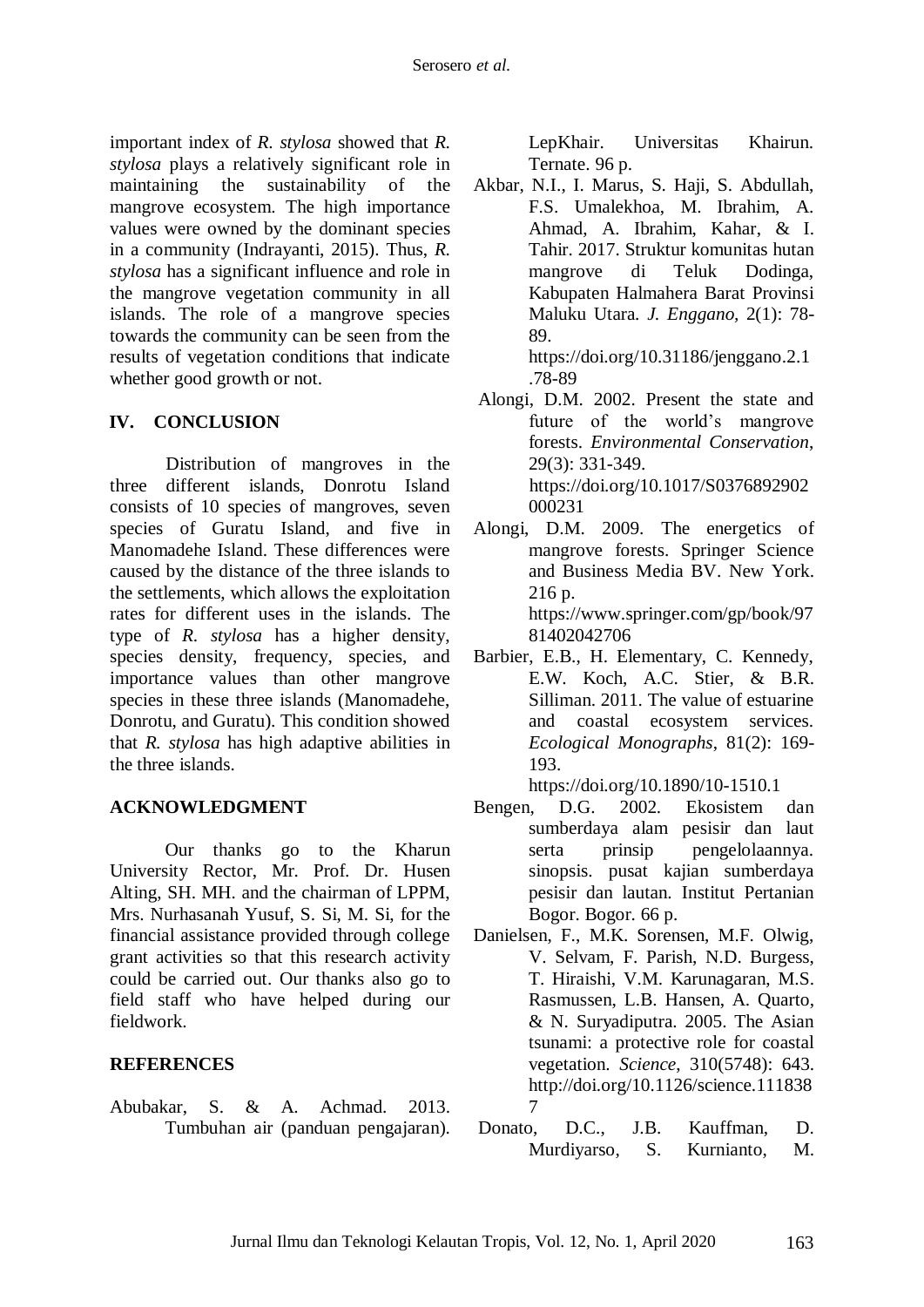Stidham, & M. Kanninen. 2011. Mangroves among the most carbonrich forests in the tropics. *Natur Geoscience*, 4: 293-297.

<https://doi.org/10.1038/ngeo1123>

- Food and Agriculture Organization (FAO). 2007. The World's Mangroves 1980- 2005. FAO Forestry Paper 153. Forest resources division, FAO. Rome Italy. 77 p. [http://www.fao.org/3/ap428e/ap428e0](http://www.fao.org/3/ap428e/ap428e00.pdf) [0.pdf](http://www.fao.org/3/ap428e/ap428e00.pdf)
- Giri, C., Z. Zhu, L.L. Tieszen, A. Singh, S. Gillette, & J.A. Kelmelis. 2008. Mangrove forest distributions and dynamics (1975-2005) of the tsunami-affected region of Asia. *J. of Biogeography*, 35: 519-528. [https://doi.org/10.1111/j.1365-](https://doi.org/10.1111/j.1365-2699.2007.01806.x) [2699.2007.01806.x](https://doi.org/10.1111/j.1365-2699.2007.01806.x)
- Giri, C., J. Long, S. Abbas, R.M. Murali, F.M. Qamer, B. Pengra, & D. Thau. 2015. Distribution and dynamics of mangrove forests of South Asia. *J Environmental Management*, 148: 101-111. [https://doi.org/10.1016/j.jenvman.201](https://doi.org/10.1016/j.jenvman.2014.01.020) [4.01.020](https://doi.org/10.1016/j.jenvman.2014.01.020)
- Indrayanti, M.D., A. Fahrudin, & I. Setiobudiandi. 2015. Penilaian jasa ekosistem mangrove di Teluk Blanakan Kabupaten Subang. *J Ilmu Pertanian Indonesia*, 20(2): 92-96. [https://journal.ipb.ac.id/index.php/JIP](https://journal.ipb.ac.id/index.php/JIPI/article/view/9950) [I/article/view/9950](https://journal.ipb.ac.id/index.php/JIPI/article/view/9950)
- Iswahyudi., C. Kusmana, A. Hidayat, & B.P. Noorachmat. 2019. Evaluasi kesesuaian lahan untuk rehabilitasi hutan mangrove Kota Langsa Aceh. *J. matematika, sains, dan teknologi*, 20(1): 45-56. [https://doi.org/10.33830/jmst.v20i1.8](https://doi.org/10.33830/jmst.v20i1.823.2019) [9.2019](https://doi.org/10.33830/jmst.v20i1.823.2019)
- Jusoff, K. 2013. Review: Malaysian mangrove forests and their significance to the coastal marine environment. *Pol. J. Environ. Stud*., 22(4): 979-1005.

[https://pdfs.semanticscholar.org/3316/](https://pdfs.semanticscholar.org/3316/1a8664107f69cb2a6006ebc30fea162d6c5b.pdf) [1a8664107f69cb2a6006ebc30fea162d](https://pdfs.semanticscholar.org/3316/1a8664107f69cb2a6006ebc30fea162d6c5b.pdf) [6c5b.pdf](https://pdfs.semanticscholar.org/3316/1a8664107f69cb2a6006ebc30fea162d6c5b.pdf)

- Kathiresan, K. & N. Rajendran. 2005. Mangrove ecosystems of the Indian Ocean region. *Indian J. Mar. Sci.*, 34(1): 104-113. [http://nopr.niscair.res.in/bitstream/12](http://nopr.niscair.res.in/bitstream/123456789/4170/1/IJMS%2034(1)%20104-113.pdf) [3456789/4170/1/IJMS%2034\(1\)%201](http://nopr.niscair.res.in/bitstream/123456789/4170/1/IJMS%2034(1)%20104-113.pdf) [04-113.pdf](http://nopr.niscair.res.in/bitstream/123456789/4170/1/IJMS%2034(1)%20104-113.pdf)
- Mahmud, M.A. 2017. Gerakan hijau di arus poros maritim (rehabilitasi mangrove Maluku Utara sebagai pilar ekonomi biru). Prosiding Seminar Nasional KSP2K II 2017, Seminar Nasional Kemaritiman dan Sumberdaya Pulaupulau Kecil II, Ternate 25-26 Oktober 2017*.* 112 -121 pp.
- Masithah, D., A. Kustanti, & R. Hilmanto. 2016. Nilai ekonomi komoditi hutan mangrove di desa Merak Belantung Kecamatan Kalianda Kabupaten Lampung Selatan. *J. Sylva Lestari*, 4(1): 69-80.

http://doi.org/10.23960/jsl1469-80

- McIvor A., I. Molller, T. Spencer, & M. Spalding. 2012. Reduction of wind and swell waves by mangroves. Natural coastal protection series: report 1. Cambridge research unit working paper 40. Natural coastal protection series. The Nature Conservancy and Wetlands International. English. 27 p.
- Mughofar, A., M. Masykuri, & P. Setyono. 2018. Zonasi dan komposisi vegetasi hutan mangrove pantai Cengkrong Desa Karanggandu Kabupaten Trenggalek Provinsi Jawa Timur. *J Pengelolaan Sumberdaya Alam dan Lingkungan*, 8(1): 77-85. [https://doi.org/10.29244/jpsl.8.1.77-](https://doi.org/10.29244/jpsl.8.1.77-85) [85](https://doi.org/10.29244/jpsl.8.1.77-85)
- Murhum, M.A., S. Abubakar, & S.E. Widiyanti. 2018. Sumberdaya pesisir dan laut Desa Gotowasi (Studi Ekologi, Ekonomi dan Sosial).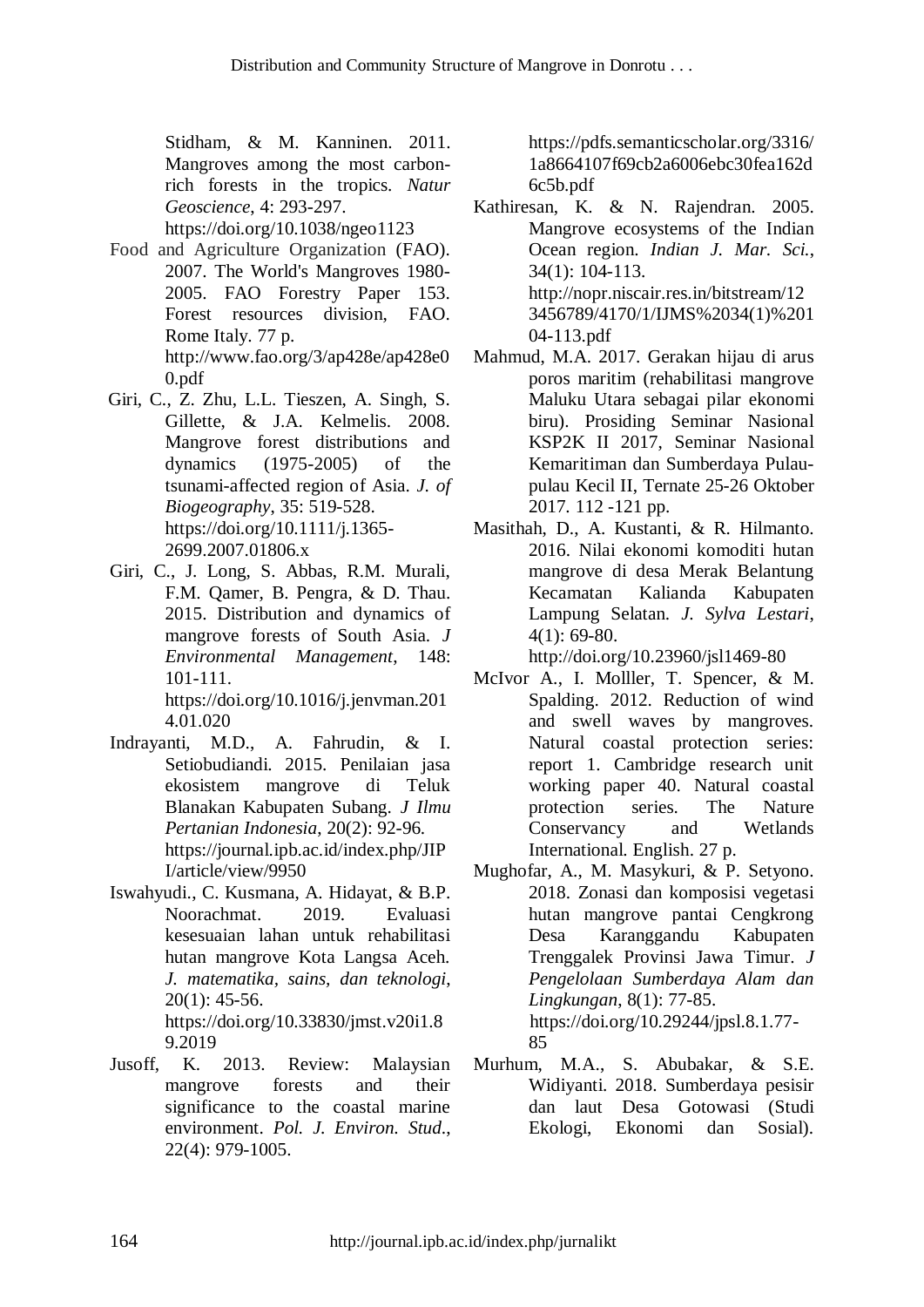Samudera Biru Press. Yogyakarta. 134 p.

- Noor, R.Y., M. Khazali, & I.N.N. Suryadiputra. 2006. Panduan pengenalan mangrove di Indonesia. PHKA/ Wetland International-Indonesia Programe. Bogor. 220 p.
- Prihadi, D.J., I. Riyantini, & M.R. Ismail. 2018. Pengelolaan kondisi ekosistem mangrove dan daya dukung lingkungan kawasan wisata bahari mangrove di Karangsong Indramayu. *J. Kelautan Nasional*, 13(1): 53-64. <http://doi.org/10.15578/jkn.v1i1.6748>
- Polidoro, B.A., K.E. Carpenter, L. Collins, N.C. Duke, A.M. Ellison, J.C. Ellison, E.J. Farnsworth, E.S. Fernando, K. Kathiresan, N.C. Coedam, S.R. Livingstone, T. Miyagi, G.E. Moore, V.N. Nam, J.E. Ong, J.H. Primavera, S.G. III. Salmo, J.C. Sanciangco, S. Sukardjo, Y. Wang, & J.W.H. Yong. 2010. The loss of species: risk of mangrove extinction and geographical area of global concern. *PLoS One*, 5(4): e10095. http://doi.org[/10.1371/journal.pone.00](https://doi.org/10.1371/journal.pone.0010095) [10095](https://doi.org/10.1371/journal.pone.0010095)
- Rumalean, A.S., F. Purwanti, B. Hendrarto, & S. Hutabarat. 2019. Struktur komunitas hutan mangrove pada kawasan Mempawah mangrove park di Desa Pasir Mempawah Hilir. *J Ilmu dan Teknologi Kelautan Tropis*, 11(1): 221-230. http://doi.org/10.29244/jitkt.v11i1.257 04
- Siringoringo, Y.N., Yunasfi, & Desrita. 2017. Struktur komunitas mangrove di hutan mangrove Kelurahan Belawan Sicanang Kecamatan Medan Belawan Provinsi Sumatera Utara*. J. Auacoastmarine*, 5(2): 1-7. [https://jurnal.usu.ac.id/index.php/aqua](https://jurnal.usu.ac.id/index.php/aquacoastmarine/article/view/17895/7629)

[coastmarine/article/view/17895/7629](https://jurnal.usu.ac.id/index.php/aquacoastmarine/article/view/17895/7629)

Tefarani, R., N. Kariada, T. Martuti, & S. Ngabekti. 2019. Keanekaragaman spesies mangrove dan zonasi di

wilayah Kelurahan Mangunharjo Kecamatan Tugu Kota Semarang. *J Life Science,* 8(1): 41-53. http://doi.org/10.15294/lifesci.v8i1.29 989

- Thomas, N., R. Lucas, P. Bunting, A, Hardy, A, Rosenqvist, & M. Simard. 2017. Distribution and drivers of global mangrove forest change, 1996-2010. *J. Plos One*, 12(6): e0179302. https://doi.org/10.1371/journal.pone.0 179302
- Usman, L., Syamsuddin, & S.N. Hamzah. 2013. Analisis vegetasi mangrove di Pulau Dudepo Kecamatan Anggrek Kabupaten Gorontalo Utara*. J. Ilmiah Perikanan dan Kelautan*, 1(1): 11-17. [http://ejurnal.ung.ac.id/index.php/nike](http://ejurnal.ung.ac.id/index.php/nike/article/view/1211/961)

[/article/view/1211/961](http://ejurnal.ung.ac.id/index.php/nike/article/view/1211/961)

- Valiela, I., J.L Bowen, & J.K York. 2001. Mangrove forests: one of the world's threatened major tropical environments. *BioScience*, 51(10): 807-815. [https://doi.org/10.1641/0006-](https://doi.org/10.1641/0006-3568(2001)051%5b0807:MFOOTW%5d2.0.CO;2) [3568\(2001\)051\[0807:MFOOTW\]2.0.](https://doi.org/10.1641/0006-3568(2001)051%5b0807:MFOOTW%5d2.0.CO;2) [CO;2](https://doi.org/10.1641/0006-3568(2001)051%5b0807:MFOOTW%5d2.0.CO;2)
- Vo, Q.T., C. Kuenzer, Q.M. Voc, F. Moder, & N. Oppelt. 2012. Review of valuation methods for mangrove ecosystem services. *Ecological Indicator,* 23: 431-446. [http://doi.org/10.1016/j.ecolind.2012.](http://doi.org/10.1016/j.ecolind.2012.04.022) [04.022](http://doi.org/10.1016/j.ecolind.2012.04.022)
- Wahyudi, A., B. Hendrarto, & A. Hartoko. 2014. Penilaian kerentanan habitat mangrove di Kelurahan Mangunharjo, Kecamatan Tugu, Kota Semarang terhadap variabel oseanografi berdasarkan metode cvi (*coastal vulnerability index*). *Management of Aquatic Resources J.*, 3(1): 89-98. [https://ejournal3.undip.ac.id/index.ph](https://ejournal3.undip.ac.id/index.php/maquares/article/view/4425/4264) [p/maquares/article/view/4425/4264](https://ejournal3.undip.ac.id/index.php/maquares/article/view/4425/4264)
- Zamdial, 2016. Analisa struktur komunitas hutan mangrove di Desa Pasar Sebelah Kecamatan Kota Mukomuko